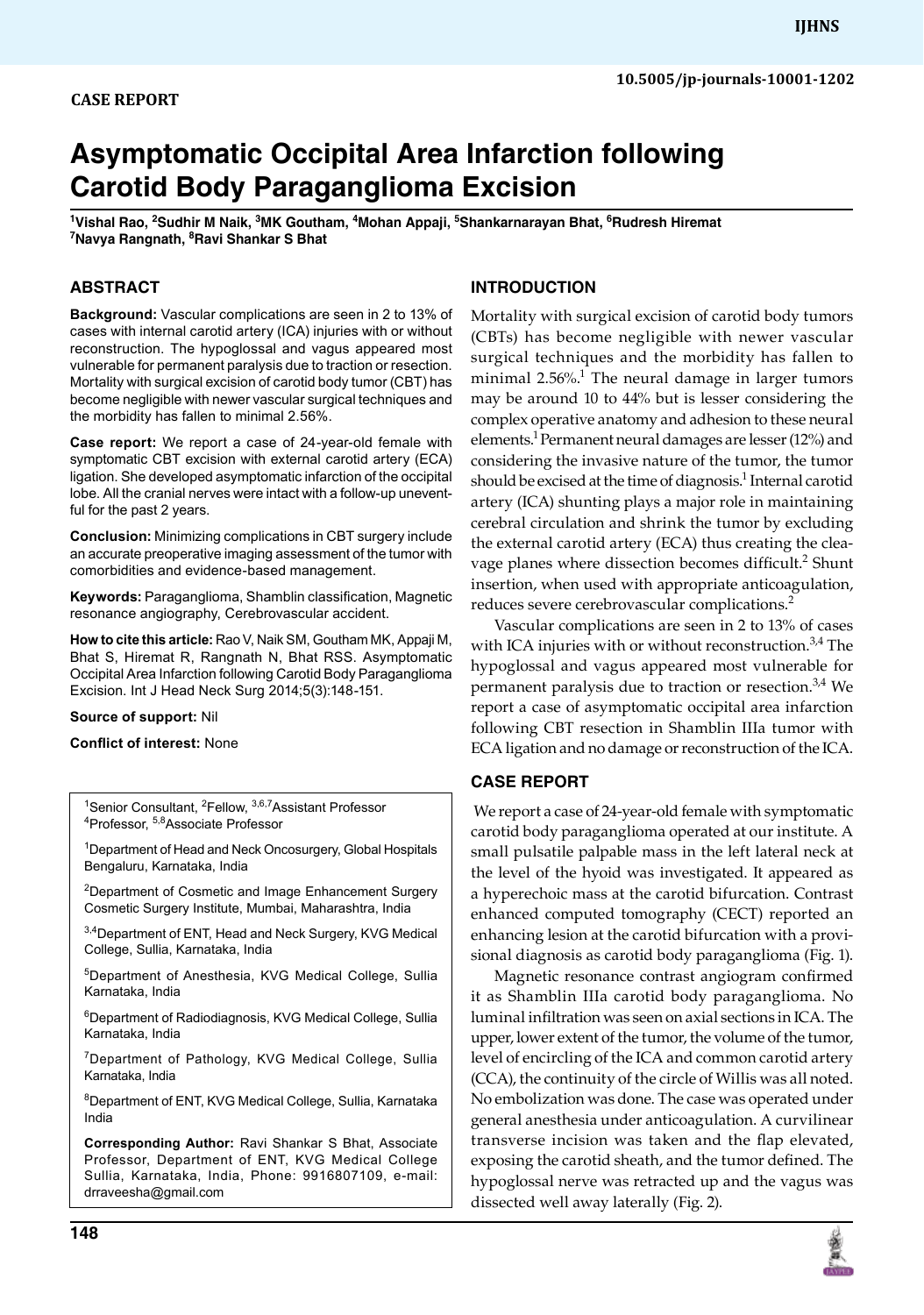A craniocaudal dissection was done, the tumor encircling the ECA was dissected, and the feeders were cauterized. Complete cleavage dissection of the ECA was not possible as the lumen was involved, so the ligation was done flush to the bifurcation. The dissection was near to the tumor and so the superior laryngeal nerve was uninjured. Later the bifurcation was exposed and the tumor reflected to the ICA and dissected off along the 'white line'. No shunting was done, and no injury to the ICA seen. The histopathology of paraganglioma was seen and immunohistochemistry where all the tumor cells were positive for synaptophysin and chromogranin, negative for cytokeratin. The sustentacular cells were positive S-100.

The recovery was uneventful with no neurological damage. The patient was discharged after 3 days and was followed-up, she complained of giddiness on the fourth day but otherwise normal. A CT scan of brain was done, and an infarct was seen in the occipital area. The vision was normal, with retinoscopy and fundoscopy normal. All other cranial nerves were normal. The patient was asymptomatic later and is followed-up for the past 4 years.

## **Discussion**

Carotid body tumors were classified based on their size as grade I: easily dissected away from the vessel wall, grade II: intimately associated and compressed carotid vessels, but could be separated with careful subadventitial dissection, grade III: large and typically encased the carotid artery requiring partial or complete vessel resection and replacement.<sup>5</sup> Grade III had higher risks of vascular injuries, but this classification did not elaborate the risks of nerve injuries and smaller tumors having ICA luminal infiltration.<sup>6</sup> Luna-Ortiz et al classified grade III into: (a) >4 cm, tightly adherent to ICA and cleavage found with difficulty, (b) any size with intramural infiltration seen and vessel sacrifice and reconstruction imminent.<sup>6</sup>

Recently, a working classification based on the modified Shamblin grading and multislicer CT and MR angiogram was put forth; group I: tumor encircling up to 180° of ICA (<4 cm), group II: tumor encircling 180 to 270°of ICA (<4 cm), group IIIa: tumor encircling more than 270°of ICA (>4 cm), group IIIb (type I): partial infiltration of ICA and encircling up to  $180^\circ$  (<4 cm), group IIIb (type II): partial infiltration of ICA and encircling 180 to 270° (<4 cm), group IIIb (type III): partial infiltration of ICA and encircling more than 270° (>4 cm). Also, the circumferential contact with the ECA and CCA, the free segment of ICA are important for vascular reconstruction of carotid if resection done.<sup>7</sup>

A craniocaudal dissection with all neurovascular structures separated off the tumor without damage reduces complication of neurovascular injury.<sup>8</sup> Proximal and distal control of the carotid arteries with early ligation of feeding arteries releases the tumor of ECA and later the ICA can be dissected off the tumor.<sup>9,10</sup> Elective ECA ligation is not essential all times but helps tumor mobilization in larger tumors.<sup>9,10</sup>

Internal carotid artery resections should be immediately reconstructed with complete control.<sup>8</sup> Smaller tears can be repaired by primary closure and small perforations can be controlled by patch angioplasty.<sup>8</sup> Smaller length ICA resections can be reconstructed with ECA transposition interposition grafts, larger length ICA with autologous grafts, such as saphenous vein and femoral artery or vein, cryo-preserved arterial homograft, prosthetic graft using polytetrafluoroethylene (PTFE) or Dacron.<sup>8</sup> During ICA clamping, carotid shunting can reduce the risk of stroke.<sup>8</sup>

According to Hallett, zone III is considered as the dangerous as all the important lower cranial nerves cross the ICA, where dissection becomes difficult and reconstruction needs expertise.<sup>11</sup> Clamping of the proximal CCA and ICA distal to the tumor is aided by shunts which has



**Fig. 1:** ECA being clamped during dissection of the tumor **Fig. 2:** contrast enhanced CT showing the tumor



*International Journal of Head and Neck Surgery, September-December 2014;5(3):148-151* **149**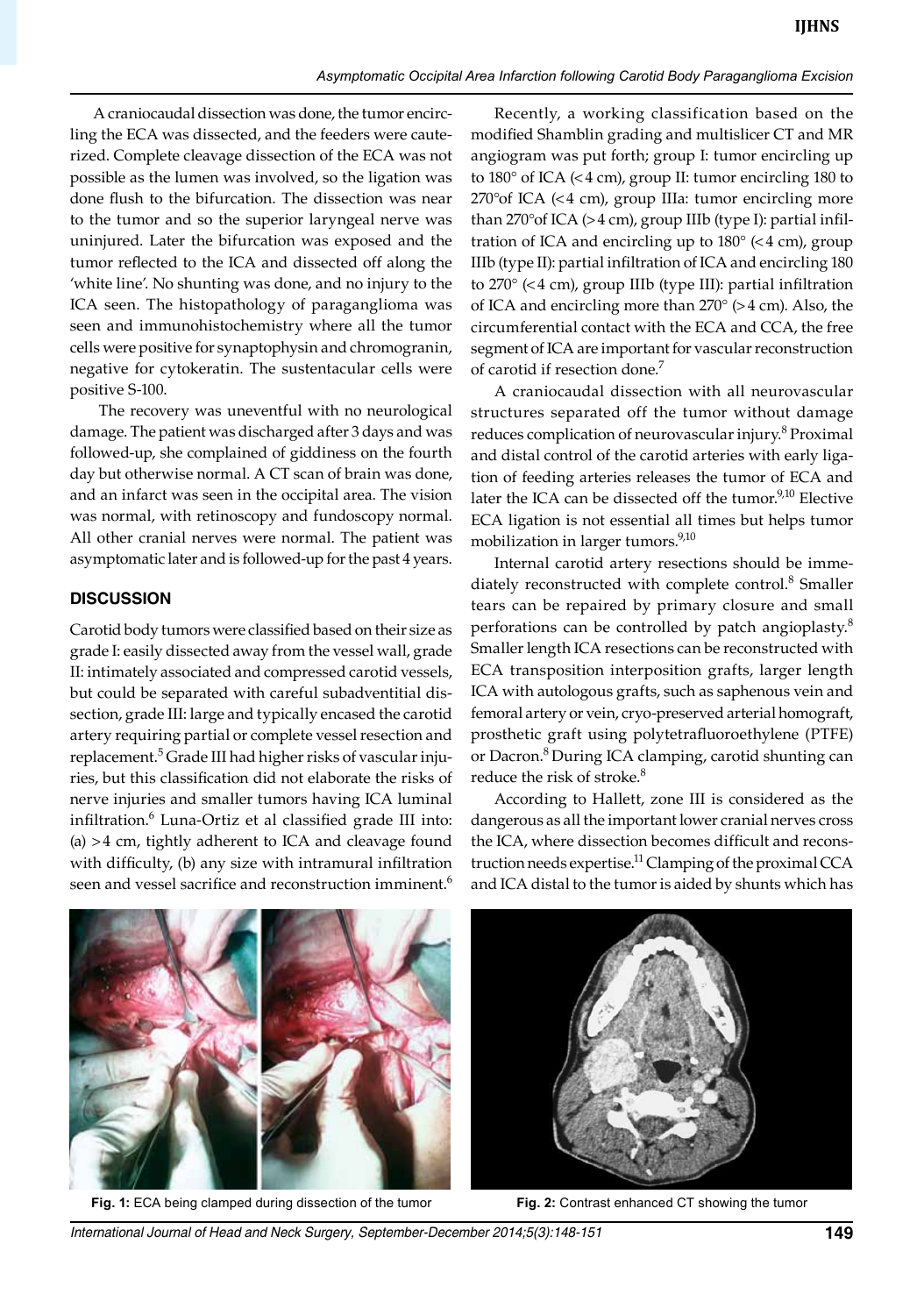made cerebral ischemia very minimal.<sup>11</sup> So, the brain needs intense monitoring during clamping and shunting to reduce cerebral ischemia.<sup>11</sup>

Cerebral blood flow (CBF) monitoring is done by electroencephalogram (EEG), somatosensory evoked potential (SSEP), measurement of distal carotid stump pressure, transcranial Doppler blood flow measurements and cerebral oximetry.<sup>12,13</sup> Pressure in CCA distal to clamp reflects the pressure in the ICA and is proportional to the manipulations of systemic blood pressure.<sup>13</sup> Common techniques to reduce cerebral ischemia include elevation of cerebral blood pressure at time of clamping to promote collateral flow to the ischemic hemisphere.<sup>13</sup> This reverts back the ischemic changes in EEG and averts ischemic injury.<sup>13</sup>

Blood loss which may have a prolonged and excessive decreases in blood pressure may jeopardize the cerebral perfusion pressure (CPP) and the adequacy of CBF through collateral channels.<sup>14</sup> Hypothermia has a protective effect but cannot take off instantly at the time of clamping.<sup>14</sup> Titrated dose of barbiturates reduces cerebral metabolic rate of oxygen ( $CMRO<sub>2</sub>$ ), free radical scavenging, inhibition of calcium uptake and protection from nitric oxide induced cytotoxity.15 Also, barbiturates reduce intracranial pressure (ICP) and redistribute CBF from perfused to ischemic areas (inverse steal), so optimal dosing time is to be titrated and monitored well.<sup>16</sup> Thiopentone bolus suppresses  $CMRO<sub>2</sub>$  for 5 to 10 minutes causes hypotension and should be managed with titrated volume expanders and vasopressors.<sup>17</sup>

Hyperglycemia exacerbates ischemic cerebral damage, so dextrose-free fluid is recommended if the carotid artery is clamped and heparin reduces intravascular thrombosis in areas of stasis.<sup>18</sup> Baroreflex failure is rarely seen if bilateral CBT are excised and postoperative stroke and myocardial infarction can occur.<sup>19</sup> CBT probably functions as a giant peripheral chemoreceptor, which may suppress the chemoreceptor function of the contralateral carotid body, so after excision instances of severe postoperative respiratory depression are also reported.<sup>20</sup> Opoid analgesics may be additive, so lowest possible is used.  $\rm ^{21}$ 

Cranial nerve damage can be seen with 9, 10 and 12, cervical sympathetic nerves and marginal mandibular branch of 7th nerve.<sup>22</sup> They may be damaged iatrogenic damage, tissue edema causing nerve palsy postoperatively and rarely by tumor invasion preoperatively. $^{22}$  Airway compromise either by aspiration or obstruction can be seen with 9th, 10th, 12th cranial nerve dysfunction.<sup>22</sup> Invasive blood pressure monitoring with arterial line, CVP monitoring and continuous urinary catheterization with fluid management are essential.<sup>19</sup> CBT dissection

caused reflex bradycardia can be managed by intravenous atropine or by topical application of local anesthetic lidocaine around the carotid sinus.<sup>19</sup>

# **Conclusion**

Minimizing complications in CBT surgery include an accurate preoperative imaging assessment of the tumor with comorbidities, a meticulous craniocaudal operative technique, shunt placement whenever required, appropriate anticerebral ischemia measures and protocol-based postoperative management.

# **References**

- 1. Grotemeyer D, Loghmanieh SM, Pourhassan S, Sagban TA, Iskandar F, Reinecke P, Sandonann W. Dignity of carotid body tumors: review of the literature and clinical experiences. chirurg 2009 Sep;80(9):854-863.
- 2. Zeng G, Zhao J, Ma Y, Huang B. Use of an intraoperative shunt for easy resection of complicated carotid body tumors. Head Neck 2013 Jan;35(1):61-64.
- 3. Makeieff M, Raingeard I, Alric P, Bonafe A, Guerrier B, Marty-Ane C. Surgical management of carotid body tumors. Ann Surg Oncol 2008 Aug;15(8):2180-2186.
- 4. Luna-Ortiz K, Rascon-Ortiz M, Villavicencio-Valencia V, Herrera-Gomez A. Does Shamblin's classification predict postoperative morbidity in carotid body tumors? A proposal to modify Shamblin's classification. Eur Arch Otorhinolaryngol 2006 Feb;263(2):171-175.
- 5. Lotina S, Davidoviæ L, Havelka M, Vojnoviæ B, Neškoviæ V, Stojanov P, Kecman N. Carotid body tumors. J Serbian Med Soc 1997;125(3):278-284.
- 6. Luna-Ortiz K, Rascon-Ortiz M, Villavicencio-Valencia V. Carotid body tumors: review of a 20-year experience. Oral Oncol 2005;41(2):56-61.
- 7. Arya S, Rao V, Juvekar S, Dcruz AK. Carotid body tumors: objective criteria to predict the shamblin group on MR imaging. Am J Neuroradiol 2008 Aug;29(1):1349-1354.
- 8. Lim JY, Kim J, Kim SH, Lee S, Lim YC, Kim JW, Choi EC. Surgical treatment of carotid body paragangliomas: outcomes and complications according to the shamblin classification. clin experimental otorhinol 2010 June; 3(2):91-95.
- 9. Persky MS, Setton A, Niimi Y, Hartman J, Frank D, Berenstein A. Combined endovascular and surgical treatment of head and neck paragangliomas: a team approach. Head Neck 2002 May;24(5):423-431.
- 10. Wang SJ, Wang MB, Barauskas TM, Calcaterra TC. Surgical management of carotid body tumors. Otolaryngol Head Neck Surg 2000 Sep;123(3):202-206.
- 11. Hallett JW, et al. Trends in neurovascular complications of surgical management for carotid body and cervical management paragangliomas: a 50-year experience with 153 tumors. J Vascular Surg 1988;7(1):284-291.
- 12. Mac Giiivray DC, Perry MO, Sufe RW, Nydick I. Carotid body tumor: atypical angiogram of a functional tumor. J vasc Surg 1987;14(5):462-468.
- 13. Spetzler RT, Martin N, Halidey MN, et al. Microsurgical endarterectomy under barbiturate protection: a prospective study. J neurosurg 1986;65(3):63-73.